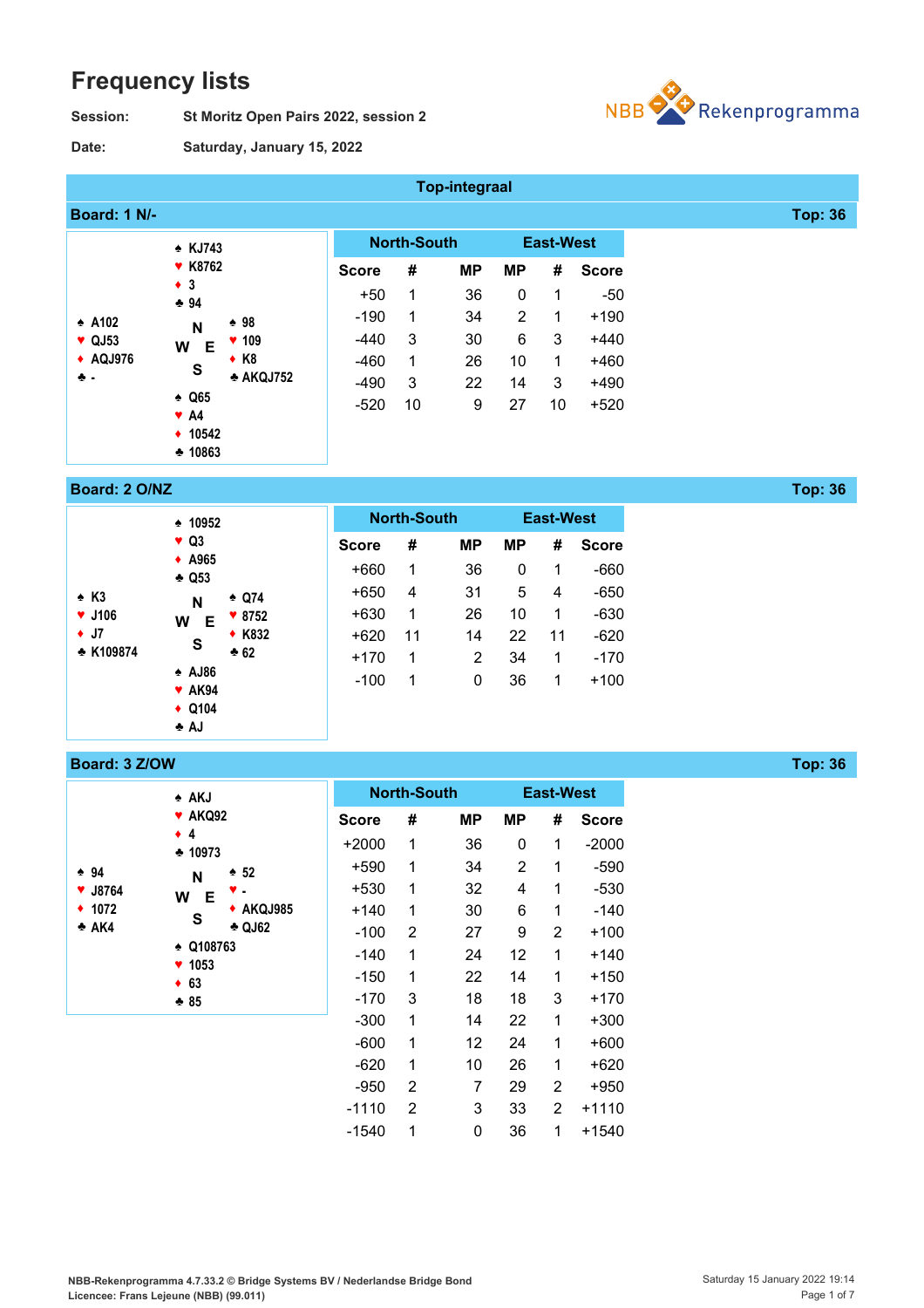| <b>Board: 4 W/Allen</b> |                                      |              |                    |           |           |                  |              |
|-------------------------|--------------------------------------|--------------|--------------------|-----------|-----------|------------------|--------------|
|                         | $\div$ 10654                         |              | <b>North-South</b> |           |           | <b>East-West</b> |              |
|                         | <b>*</b> A106                        | <b>Score</b> | #                  | <b>MP</b> | <b>MP</b> | #                | <b>Score</b> |
| $\div$ 7                | $\bullet$ AJ<br>$\triangle$ A1098    | $+1430$      | 2                  | 35        | 1         | 2                | $-1430$      |
|                         | $\triangle$ K3<br>$\mathsf{N}$       | +680         | 13                 | 20        | 16        | 13               | $-680$       |
| <b>* KQ983</b>          | $\blacktriangledown$ J754<br>W<br>Е  | +650         | 3                  | 4         | 32        | 3                | $-650$       |
| ◆ 109532<br>$\div$ J2   | $\triangle$ Q764<br>S<br>$\div$ K73  | $-100$       | 1                  | $\pmb{0}$ | 36        | 1                | $+100$       |
|                         | $\triangle$ AQJ982                   |              |                    |           |           |                  |              |
|                         | $\sqrt{2}$                           |              |                    |           |           |                  |              |
|                         | $\bullet$ K <sub>8</sub><br>$-$ Q654 |              |                    |           |           |                  |              |

#### **Board: 5 N/NZ Top: 36**

|                            | $\div$ 10642                 |                 |        | <b>North-South</b> |           |           | <b>East-West</b> |              |
|----------------------------|------------------------------|-----------------|--------|--------------------|-----------|-----------|------------------|--------------|
|                            | $\blacktriangledown$ J3      |                 |        | #                  | <b>MP</b> | <b>MP</b> | #                | <b>Score</b> |
|                            | $\triangle$ Q1092<br>$-1102$ |                 | $+50$  | 1                  | 36        | 0         | 1                | $-50$        |
| $\triangle$ AQJ75          | N                            | $\triangle$ K83 | $-420$ | 4                  | 31        | 5         | 4                | +420         |
| $\blacktriangledown$ Q1062 | W<br>Е                       | ♥ 84            | $-430$ | 2                  | 25        | 11        | 2                | $+430$       |
| $\div$ K75                 | S                            | $\bullet$ A4    | $-450$ | 11                 | 12        | 24        | 11               | $+450$       |
| ÷ K                        | ≜ 9                          | <b>↑ A98763</b> | $-480$ | 1                  | 0         | 36        | 1                | $+480$       |
|                            | $*$ AK975                    |                 |        |                    |           |           |                  |              |
|                            | $\bullet$ J863               |                 |        |                    |           |           |                  |              |
|                            | $\triangle$ Q54              |                 |        |                    |           |           |                  |              |

# **Board: 6 O/OW <b>Top: 36**

|                         | $\div$ 54                            |              | <b>North-South</b> |           |           | <b>East-West</b> |              |
|-------------------------|--------------------------------------|--------------|--------------------|-----------|-----------|------------------|--------------|
|                         | ▼ K876542                            | <b>Score</b> | #                  | <b>MP</b> | <b>MP</b> | #                | <b>Score</b> |
|                         | $\bullet$ J8<br>$\bullet$ J2         | $-500$       | 1                  | 36        | 0         | 1                | $+500$       |
| $\triangle$ AK2         | $* 87$<br>N                          | $-620$       | 1                  | 34        | 2         | 1                | $+620$       |
| $\blacktriangledown$ J9 | $\blacktriangledown$ A3<br>W<br>Е    | -690         | 11                 | 22        | 14        | 11               | $+690$       |
| $\star$ K542            | $\triangle$ AQ73<br>S                | $-1370$      | 2                  | 9         | 27        | 2                | $+1370$      |
| $\triangle$ AQ97        | * K10643                             | $-1390$      | 1                  | 6         | 30        | 1                | +1390        |
|                         | $\triangle$ QJ10963<br>$\sqrt{Q}$ 10 | $-1440$      | 2                  | 3         | 33        | $\overline{2}$   | $+1440$      |
|                         | ◆ 1096                               | $-2140$      | 1                  | 0         | 36        | 1                | $+2140$      |
|                         | $*85$                                |              |                    |           |           |                  |              |

#### **Board: 7 Z/Allen Top: 36**

|                                                                         | $\div$ Q732<br>$Y$ K7<br>$\triangle$ Q742<br>$\div$ Q82           |
|-------------------------------------------------------------------------|-------------------------------------------------------------------|
| $\triangle$ AKJ5<br>$\blacktriangledown$ A32<br>$\bullet$ J63<br>$+973$ | $\cdot$ 10984<br>N<br>965<br>Е<br>W<br>$\div$ 85<br>S<br>$-11054$ |
|                                                                         | ≜ 6<br>$\blacktriangledown$ QJ1084<br>$\div$ AK109<br>♣ AK6       |

|              | <b>North-South</b> |    | <b>East-West</b> |   |              |  |  |
|--------------|--------------------|----|------------------|---|--------------|--|--|
| <b>Score</b> | #                  | МP | МP               | # | <b>Score</b> |  |  |
| $+660$       | 2                  | 35 | 1                | 2 | $-660$       |  |  |
| $+630$       | 2                  | 31 | 5                | 2 | $-630$       |  |  |
| $+600$       | 9                  | 20 | 16               | 9 | $-600$       |  |  |
| $+200$       | 1                  | 10 | 26               | 1 | $-200$       |  |  |
| +150         | 4                  | 5  | 31               | 4 | -150         |  |  |
| -300         | 1                  | 0  | 36               | 1 | $+300$       |  |  |
|              |                    |    |                  |   |              |  |  |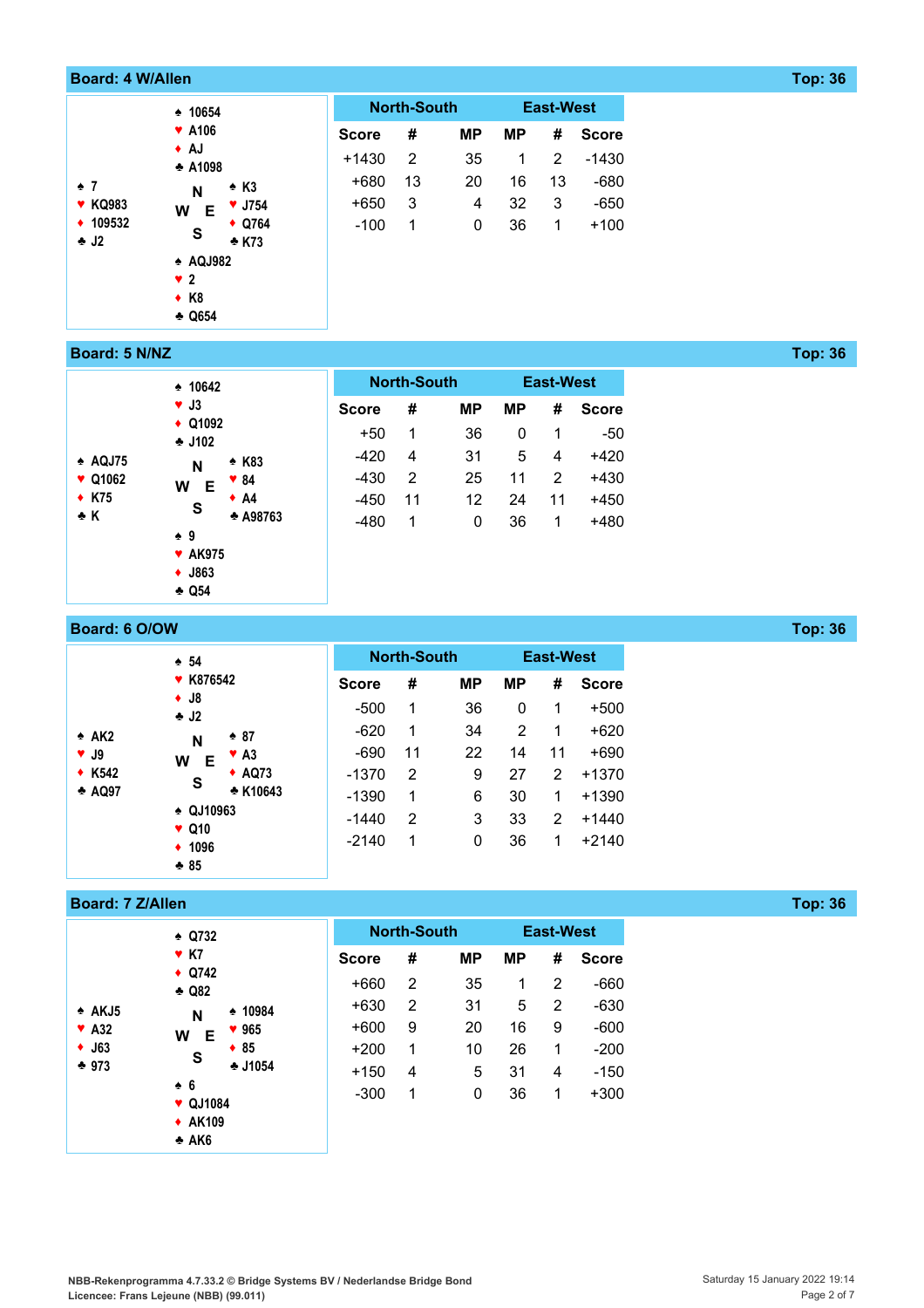#### **Board: 8 W/- Top: 36**

|                                          | $* 8753$                           |                          |              | <b>North-South</b> |           |           | <b>East-West</b> |              |
|------------------------------------------|------------------------------------|--------------------------|--------------|--------------------|-----------|-----------|------------------|--------------|
| $\div$ 1062<br><b>* KJ9854</b><br>$+ 72$ | $\blacktriangledown$ 10            |                          | <b>Score</b> | #                  | <b>MP</b> | <b>MP</b> | #                | <b>Score</b> |
|                                          | $+ 83$<br><b>↑ AQJ1063</b>         |                          | $+420$       | 1                  | 36        | 0         | 1                | $-420$       |
|                                          | N                                  | $\triangle$ Q9           | $+300$       | 2                  | 33        | 3         | 2                | $-300$       |
|                                          | W<br>Е                             | $\blacktriangledown$ A63 | $+250$       | 1                  | 30        | 6         | 1                | $-250$       |
|                                          | S                                  | $\triangle$ AQJ54        | $+150$       | 1                  | 28        | 8         | 1                | $-150$       |
| $+97$                                    |                                    | * K84                    | $+100$       | 4                  | 23        | 13        | 4                | $-100$       |
|                                          | $\triangle$ AKJ4<br>$\sqrt{Q}$ Q72 |                          | $+50$        | 4                  | 15        | 21        | 4                | $-50$        |
|                                          | ◆ K1096                            |                          | $-100$       | 2                  | 9         | 27        | $\mathfrak{p}$   | $+100$       |
|                                          | $+52$                              |                          |              | 3                  | 4         | 32        | 3                | $+140$       |
|                                          |                                    |                          | $-420$       | 1                  | 0         | 36        | 1                | $+420$       |

#### **Board: 9 N/OW <b>Top:** 36

|                                         | $\triangle$ Q63                         |              |   | <b>North-South</b> |           | <b>East-West</b> |              |
|-----------------------------------------|-----------------------------------------|--------------|---|--------------------|-----------|------------------|--------------|
|                                         | $\sqrt{2}$                              | <b>Score</b> | # | <b>MP</b>          | <b>MP</b> | #                | <b>Score</b> |
| $\div$ A10<br>$\blacktriangledown$ AQ54 | $\triangle$ AJ83<br>* AK962             | $+400$       | 1 | 36                 | 0         | 1                | -400         |
|                                         | $\triangle$ J952<br>N                   | $+200$       | 3 | 32                 | 4         | 3                | $-200$       |
|                                         | $* 109763$<br>W<br>Е                    | $+130$       | 2 | 27                 | 9         | 2                | $-130$       |
| $\triangle$ Q10742                      | $\bullet$ K5<br>S                       | $+120$       | 1 | 24                 | 12        | 1                | $-120$       |
| $*108$                                  | $*73$                                   | $+110$       | 2 | 21                 | 15        | 2                | $-110$       |
|                                         | $\div$ K874<br>$\blacktriangledown$ KJ8 | $+100$       | 1 | 18                 | 18        | 1                | $-100$       |
|                                         | $+96$                                   | $-50$        | 6 | 11                 | 25        | 6                | $+50$        |
|                                         | $\triangle$ QJ54                        | $-100$       | 3 | 2                  | 34        | 3                | $+100$       |

#### **Board: 10 O/Allen Top: 36**

|                          | $\triangle$ QJ96                       |                 |              | <b>North-South</b> |           |           | <b>East-West</b> |              |
|--------------------------|----------------------------------------|-----------------|--------------|--------------------|-----------|-----------|------------------|--------------|
|                          | $* 1095$                               |                 | <b>Score</b> | #                  | <b>MP</b> | <b>MP</b> | #                | <b>Score</b> |
| $\div$ A753<br>$\Psi$ J8 | $\div$ 109<br>$\triangle$ AQJ7         |                 | $+200$       | 2                  | 35        | 1         | 2                | $-200$       |
|                          | N                                      | $\triangle$ K82 | $+100$       | 8                  | 25        | 11        | 8                | $-100$       |
|                          | W<br>Е                                 | <b>* KQ764</b>  | 0            | 1                  | 16        | 20        | 1                | 0            |
| ◆ AQ762                  | S                                      | $\triangle$ K53 | -80          | 1                  | 14        | 22        | 1                | $+80$        |
| $* 82$                   |                                        | $*106$          | -90          | 3                  | 10        | 26        | 3                | $+90$        |
|                          | $\div$ 104<br>$\blacktriangledown$ A32 |                 | $-200$       | 3                  | 4         | 32        | 3                | $+200$       |
|                          | $\bullet$ J84                          |                 | $-620$       | 1                  | 0         | 36        | 1                | $+620$       |
|                          | $\triangle$ K9543                      |                 |              |                    |           |           |                  |              |

# **Board: 11 Z/- Top: 36**

|                          | ≜ J4                                                              |                 |              | <b>North-South</b> |                |           | <b>East-West</b> |              |
|--------------------------|-------------------------------------------------------------------|-----------------|--------------|--------------------|----------------|-----------|------------------|--------------|
|                          | $\blacktriangledown 875$<br>$\triangle$ A10953<br>$\triangle$ Q92 |                 | <b>Score</b> | #                  | <b>MP</b>      | <b>MP</b> | #                | <b>Score</b> |
|                          |                                                                   |                 | $+100$       | 1                  | 36             | 0         | 1                | $-100$       |
| $* 985$                  | N                                                                 | ↑ AK1063        | $+50$        | 1                  | 34             | 2         | 1                | $-50$        |
| <b>* AK103</b>           | W<br>Е                                                            | 964             | $-50$        | 3                  | 30             | 6         | 3                | $+50$        |
| $\bullet$ K <sub>8</sub> | S                                                                 | $\triangle$ QJ7 | $-100$       | 1                  | 26             | 10        | 1                | $+100$       |
| $-11073$                 |                                                                   | $*64$           | $-110$       | 3                  | 22             | 14        | 3                | $+110$       |
|                          | $\triangle$ Q72<br>$\vee$ QJ2                                     |                 | $-140$       | 8                  | 11             | 25        | 8                | $+140$       |
|                          | $+ 642$                                                           |                 | $-150$       | 1                  | $\overline{2}$ | 34        | 1                | $+150$       |
|                          | $\triangle$ AK85                                                  |                 | $-500$       | 1                  | 0              | 36        | 1                | $+500$       |

**NBB-Rekenprogramma 4.7.33.2 © Bridge Systems BV / Nederlandse Bridge Bond Licencee: Frans Lejeune (NBB) (99.011)**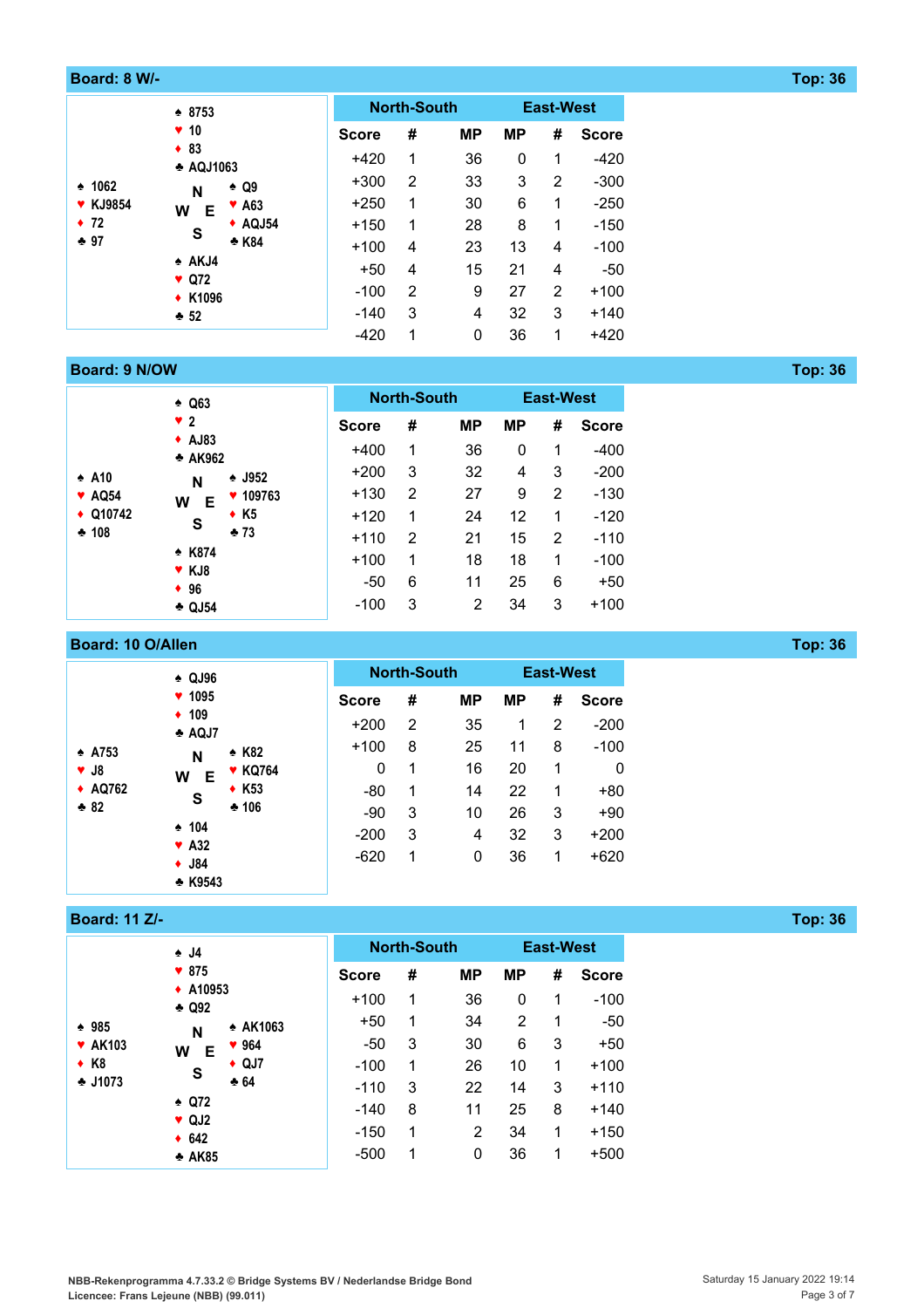| Board: 12 W/NZ |                                |              |                    |             |                |                  |              |
|----------------|--------------------------------|--------------|--------------------|-------------|----------------|------------------|--------------|
|                | ↑ A9872                        |              | <b>North-South</b> |             |                | <b>East-West</b> |              |
|                | $\bullet$ K                    | <b>Score</b> | #                  | <b>MP</b>   | <b>MP</b>      | #                | <b>Score</b> |
|                | $\div$ 53<br>$-$ QJ1075        | $+790$       | 1                  | 36          | 0              | 1                | $-790$       |
| $\div$ J104    | $\div 653$<br>N                | $+620$       | 1                  | 34          | $\overline{2}$ | 1                | $-620$       |
| ♥ Q9532<br>W   | $\times$ J1064<br>Е            | $+500$       | 1                  | 32          | 4              | 1                | $-500$       |
| $\bullet$ .    | <b>◆ AJ872</b><br>S            | $+300$       | -3                 | 28          | 8              | 3                | $-300$       |
| * AK986        | $+4$                           | $+150$       | 2                  | 23          | 13             | 2                | $-150$       |
|                | $\triangle$ KQ<br><b>*</b> A87 | $+110$       | 1                  | 20          | 16             | 1                | $-110$       |
|                | ◆ KQ10964                      | $+100$       | 4                  | 15          | 21             | 4                | $-100$       |
|                | • 32                           | $+50$        | 1                  | 10          | 26             | 1                | -50          |
|                |                                | $-100$       | 4                  | 5           | 31             | 4                | $+100$       |
|                |                                | $-400$       | 1                  | $\mathbf 0$ | 36             | 1                | $+400$       |

# **Board: 13 N/Allen Top: 36**

|             | $\triangle$ J94                |                   |              |   | <b>North-South</b> | <b>East-West</b> |   |              |  |
|-------------|--------------------------------|-------------------|--------------|---|--------------------|------------------|---|--------------|--|
|             | $\blacktriangledown$ A74       |                   | <b>Score</b> | # | <b>MP</b>          | <b>MP</b>        | # | <b>Score</b> |  |
|             | 432<br>$\triangle$ AK43        |                   | $+200$       | 1 | 36                 | 0                | 1 | $-200$       |  |
| * KQ102     | N<br>W<br>Е<br>S               | $* 83$            | $+110$       | 5 | 30                 | 6                | 5 | $-110$       |  |
| $\sqrt{32}$ |                                | <b>* K65</b>      | $+90$        | 3 | 22                 | 14               | 3 | $-90$        |  |
| ◆ KJ87      |                                | ◆ AQ10            | $-90$        | 2 | 17                 | 19               | 2 | $+90$        |  |
| $* 875$     |                                | $\triangle$ QJ962 | $-100$       | 6 | 9                  | 27               | 6 | $+100$       |  |
|             | $\div$ A765<br><b>v</b> QJ1098 |                   | $-110$       | 1 | 2                  | 34               | 1 | $+110$       |  |
|             | ◆ 965                          |                   | $-200$       | 1 | 0                  | 36               | 1 | $+200$       |  |
|             | $+10$                          |                   |              |   |                    |                  |   |              |  |

# **Board: 14 O/- Top: 36**

|                   | <b>↑ K96</b>                               |                           |              |   | <b>North-South</b> | <b>East-West</b> |   |              |
|-------------------|--------------------------------------------|---------------------------|--------------|---|--------------------|------------------|---|--------------|
|                   | $\bullet$ Q                                |                           | <b>Score</b> | # | <b>MP</b>          | <b>MP</b>        | # | <b>Score</b> |
|                   | $\triangle$ AKJ532<br>$+ A72$              |                           | $+300$       | 1 | 36                 | 0                | 1 | $-300$       |
| 42                | N                                          | <b>↑ A1085</b>            | $+200$       | 1 | 34                 | 2                | 1 | $-200$       |
| <b>* AK1062</b>   | W<br>Е<br>S<br>$\triangle$ QJ73<br>$* 853$ | $\blacktriangledown$ J974 | $+110$       | 4 | 29                 | 7                | 4 | $-110$       |
| $\triangle$ Q1098 |                                            | $\bullet$ 4               | $+100$       | 1 | 24                 | 12               | 1 | $-100$       |
| $+105$            |                                            | $-$ Q983                  | $-50$        | 6 | 17                 | 19               | 6 | $+50$        |
|                   |                                            |                           | $-100$       | 1 | 10                 | 26               | 1 | $+100$       |
|                   | $\div$ 76                                  |                           | -140         | 3 | 6                  | 30               | 3 | $+140$       |
|                   | * KJ64                                     |                           | $-170$       | 2 | 1                  | 35               | 2 | $+170$       |

#### **Board: 15 Z/NZ Top: 36**

|                  | <b>↑ QJ954</b>                                 |                            |              | <b>North-South</b> |           | <b>East-West</b> |   |              |
|------------------|------------------------------------------------|----------------------------|--------------|--------------------|-----------|------------------|---|--------------|
|                  | v J                                            |                            | <b>Score</b> | #                  | <b>MP</b> | <b>MP</b>        | # | <b>Score</b> |
|                  | $\triangle$ Q9864<br>$-32$<br>N<br>W<br>Е<br>S |                            | $+100$       | 7                  | 30        | 6                | 7 | $-100$       |
| •76              |                                                | $\triangle$ A82            | $+50$        | 9                  | 14        | 22               | 9 | $-50$        |
| <b>v</b> Q987    |                                                | $\blacktriangleright$ AK42 | $-100$       | 1                  | 4         | 32               | 1 | $+100$       |
| $\triangle$ AKJ2 |                                                | $+ 753$                    | $-200$       | 1                  | 2         | 34               | 1 | $+200$       |
| $-876$           |                                                | * KJ10                     | $-530$       | 1                  | 0         | 36               | 1 | $+530$       |
|                  | $\div$ K103                                    |                            |              |                    |           |                  |   |              |
|                  | $* 10653$                                      |                            |              |                    |           |                  |   |              |
|                  | $\div$ 10<br><b>↑ AQ954</b>                    |                            |              |                    |           |                  |   |              |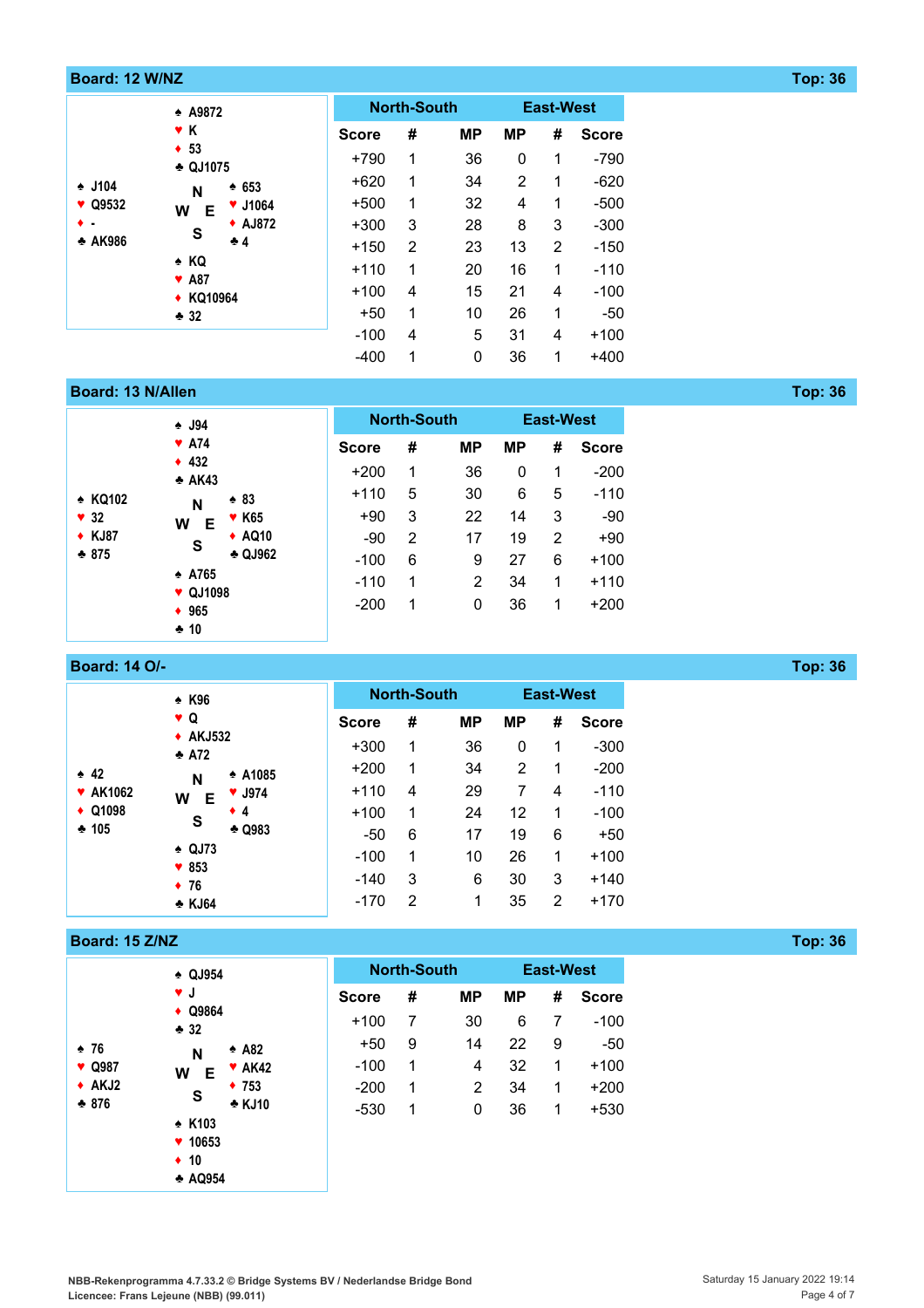| Board: 16 W/OW |                                  |                  |                |                    |                 |                |                  |              |
|----------------|----------------------------------|------------------|----------------|--------------------|-----------------|----------------|------------------|--------------|
|                | $\triangle$ J72                  |                  |                | <b>North-South</b> |                 |                | <b>East-West</b> |              |
|                | $\blacktriangledown$ J532        |                  | <b>Score</b>   | #                  | <b>MP</b>       | <b>MP</b>      | #                | <b>Score</b> |
|                | $\bullet$ K6<br>$-11052$         |                  | $+500$         | 1                  | 36              | 0              | 1                | $-500$       |
| $\triangle$ KQ | N                                | $*9863$          | $+300$         | 3                  | 32              | 4              | 3                | $-300$       |
| $\vee$ Q4      | <b>V</b> A1087<br>W<br>E         |                  | $+200$         | 3                  | 26              | 10             | 3                | $-200$       |
| $+ 9742$       |                                  | $\triangle$ Q103 | $+150$         | 2                  | 21              | 15             | 2                | $-150$       |
| <b>↑ AQ976</b> | S                                | $+43$            | $+140$         | 1                  | 18              | 18             | 1                | $-140$       |
|                | <b>↑ A1054</b>                   |                  | $+120$         | 2                  | 15              | 21             | 2                | $-120$       |
|                | <b>* K96</b><br>$\triangle$ AJ85 |                  | $+110$         | 1                  | 12 <sup>°</sup> | 24             | 1                | $-110$       |
|                | $\triangle$ K8                   |                  | $+100$         | 1                  | 10              | 26             | 1                | $-100$       |
|                |                                  |                  | $+80$          | 2                  | 7               | 29             | 2                | -80          |
|                |                                  | $-50$            | $\overline{2}$ | 3                  | 33              | $\overline{2}$ | $+50$            |              |
|                |                                  |                  | -90            | 1                  | 0               | 36             | 1                | $+90$        |

**Board: 17 N/- Top: 36**

|                       | $\triangle$ Q43                                                                                                |                |              | <b>North-South</b> |           | <b>East-West</b> |   |              |
|-----------------------|----------------------------------------------------------------------------------------------------------------|----------------|--------------|--------------------|-----------|------------------|---|--------------|
|                       | $\blacktriangledown$ A32                                                                                       |                | <b>Score</b> | #                  | <b>MP</b> | <b>MP</b>        | # | <b>Score</b> |
|                       | $\div$ 62<br>$\triangle$ AJ432                                                                                 |                | $-100$       | 1                  | 36        | 0                | 1 | $+100$       |
| $\div$ K <sub>5</sub> | N                                                                                                              | <b>AJ976</b>   | $-110$       | 2                  | 33        | 3                | 2 | $+110$       |
| $\sqrt{84}$           | W<br>Е                                                                                                         | <b>* K1097</b> | $-120$       | $\overline{2}$     | 29        | 7                | 2 | $+120$       |
| ◆ K1098               | $\bullet$ AJ7<br>S<br>$+5$<br>$\div$ 1082<br>$\blacktriangledown$ QJ65<br>$\triangleleft$ Q543<br>$\bullet$ Q6 |                | $-140$       | 3                  | 24        | 12               | 3 | $+140$       |
| * K10987              |                                                                                                                |                | $-150$       | 3                  | 18        | 18               | 3 | $+150$       |
|                       |                                                                                                                |                | $-170$       | 3                  | 12        | 24               | 3 | $+170$       |
|                       |                                                                                                                |                | $-180$       | 3                  | 6         | 30               | 3 | $+180$       |
|                       |                                                                                                                |                | $-230$       | 2                  | 1         | 35               | 2 | $+230$       |

# **Board: 18 O/NZ Top: 36**

|                                      | $\triangle$ A65                                                                                                                                    |              |        | <b>North-South</b> |           |    | <b>East-West</b> |        |
|--------------------------------------|----------------------------------------------------------------------------------------------------------------------------------------------------|--------------|--------|--------------------|-----------|----|------------------|--------|
|                                      | $\sqrt{Q}$ QJ6<br>◆ 9543<br>$\triangle$ AQ2<br><b>★ KJ973</b><br>N<br>$\blacktriangledown$ A8543<br>W<br>Е<br>$\bullet$ A<br>$\mathbf{s}$<br>$+54$ | <b>Score</b> | #      | <b>MP</b>          | <b>MP</b> | #  | <b>Score</b>     |        |
| $\div$ 10<br>$\blacktriangledown$ 72 |                                                                                                                                                    |              | $+150$ | $\overline{2}$     | 35        | 1  | 2                | $-150$ |
|                                      |                                                                                                                                                    |              | $+100$ | 3                  | 30        | 6  | 3                | $-100$ |
|                                      |                                                                                                                                                    |              | $+50$  | 7                  | 20        | 16 | 7                | $-50$  |
| <b>◆ K86</b>                         |                                                                                                                                                    |              | $-110$ | 3                  | 10        | 26 | 3                | $+110$ |
| ↑ KJ109863                           |                                                                                                                                                    |              | $-130$ | 4                  | 3         | 33 | 4                | $+130$ |
|                                      | $\triangle$ Q842                                                                                                                                   |              |        |                    |           |    |                  |        |
|                                      | <b>v</b> K109                                                                                                                                      |              |        |                    |           |    |                  |        |
|                                      | $\triangle$ QJ1072<br>$+7$                                                                                                                         |              |        |                    |           |    |                  |        |
|                                      |                                                                                                                                                    |              |        |                    |           |    |                  |        |

# **Board: 19 Z/OW Top: 36**

|                                       | <b>AQJ1097</b>             |                 |              | <b>North-South</b><br><b>East-West</b> |                |           |   |              |  |
|---------------------------------------|----------------------------|-----------------|--------------|----------------------------------------|----------------|-----------|---|--------------|--|
|                                       | $\blacktriangledown$ K4    |                 | <b>Score</b> | #                                      | <b>MP</b>      | <b>MP</b> | # | <b>Score</b> |  |
| $* 86$<br>$\blacktriangledown$ QJ1032 | $\bullet$ 6<br>$-1962$     |                 | $+650$       | 1                                      | 36             | 0         | 1 | $-650$       |  |
|                                       | N                          | $\div$ 53       | $+590$       | 4                                      | 31             | 5         | 4 | $-590$       |  |
|                                       | W<br>Е                     | <b>*</b> A875   | $+530$       | 1                                      | 26             | 10        | 1 | $-530$       |  |
| $\div$ A109                           | S                          | $\triangle$ KQ4 | $+420$       | $\overline{2}$                         | 23             | 13        | 2 | $-420$       |  |
| * KQ7                                 |                            | $*10854$        | $+170$       | $\overline{7}$                         | 14             | 22        | 7 | $-170$       |  |
|                                       | $\div$ K42<br>$\Psi$ 96    |                 | $+140$       | 1                                      | 6              | 30        | 1 | $-140$       |  |
|                                       | $\div$ J87532              |                 | $-50$        | 1                                      | 4              | 32        | 1 | $+50$        |  |
|                                       | $\triangle$ A <sub>3</sub> |                 |              | 1                                      | $\overline{2}$ | 34        | 1 | $+100$       |  |
|                                       |                            |                 | $-620$       | 1                                      | 0              | 36        | 1 | $+620$       |  |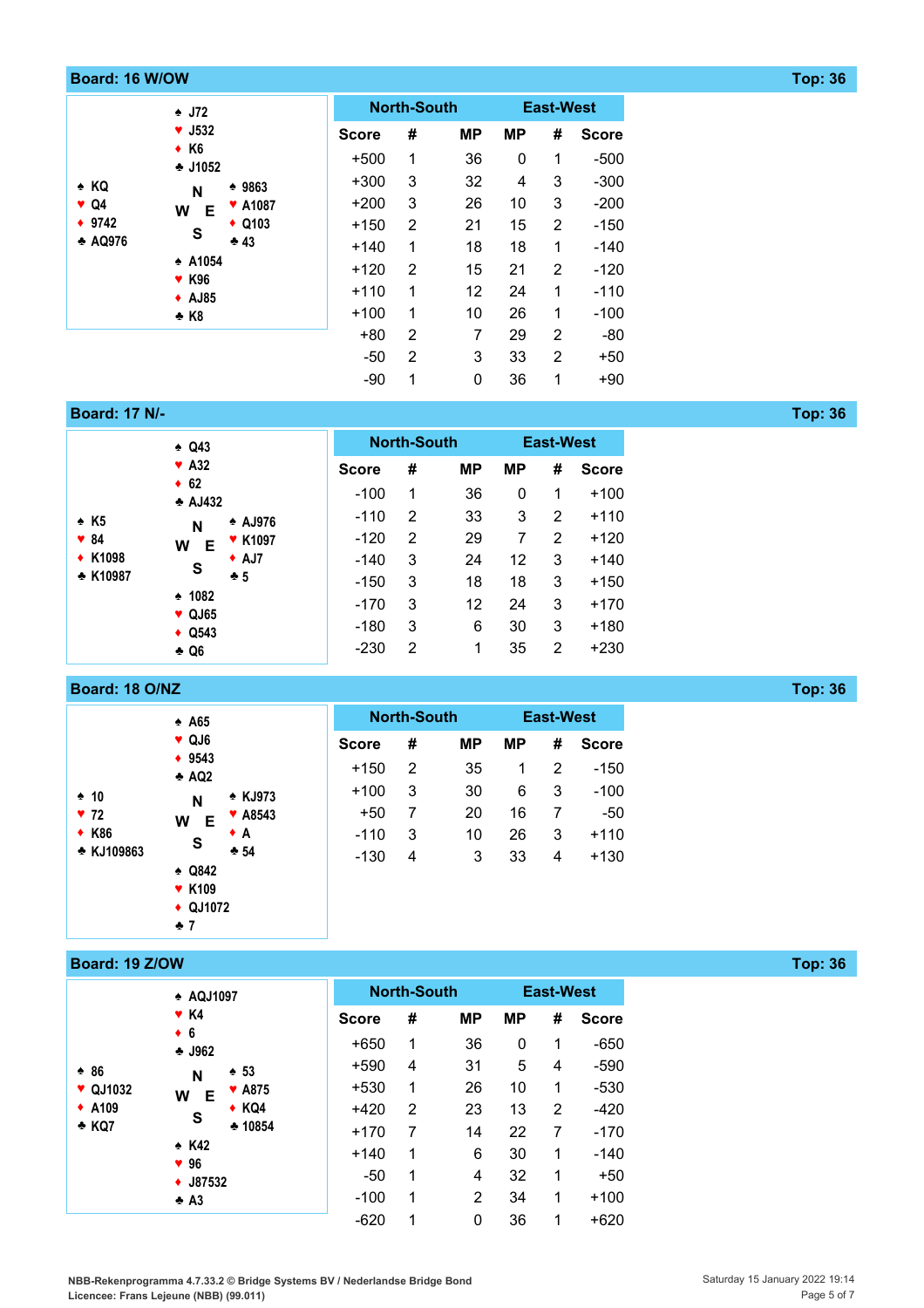| <b>Board: 20 W/Allen</b> |                                |              |                    |           |           |                  |              |
|--------------------------|--------------------------------|--------------|--------------------|-----------|-----------|------------------|--------------|
|                          | $\triangle$ A5                 |              | <b>North-South</b> |           |           | <b>East-West</b> |              |
|                          | <b>* K1043</b>                 | <b>Score</b> | #                  | <b>MP</b> | <b>MP</b> | #                | <b>Score</b> |
|                          | ◆ KQ8643<br>$\clubsuit$ 3      | $+2210$      | 1                  | 36        | 0         | 1                | $-2210$      |
| $\div$ 10974             | $\triangle$ J62<br>N           | $+1460$      | 8                  | 27        | 9         | 8                | $-1460$      |
| $\blacktriangledown 85$  | $\Psi$ J7<br>W<br>Е            | $+1430$      | 5                  | 14        | 22        | 5                | $-1430$      |
| $\div$ J10               | $* 975$<br>S                   | $+710$       | 4                  | 5         | 31        | 4                | $-710$       |
| * K9742                  | * AJ865<br>* KQ83              | $+680$       | 1                  | 0         | 36        | 1                | $-680$       |
|                          | <b>v</b> AQ962<br>$\bullet$ A2 |              |                    |           |           |                  |              |
|                          | $\triangle$ Q10                |              |                    |           |           |                  |              |

#### **Board: 21 N/NZ Top: 36**

|                         | $\div$ J1062                        |              | <b>North-South</b> |           | <b>East-West</b> |   |              |
|-------------------------|-------------------------------------|--------------|--------------------|-----------|------------------|---|--------------|
|                         | 976                                 | <b>Score</b> | #                  | <b>MP</b> | <b>MP</b>        | # | <b>Score</b> |
|                         | $\bullet$ 4<br>* KJ1062             | $+100$       | 1                  | 36        | 0                | 1 | $-100$       |
| * KQ853                 | $\div 9$<br>N                       | $+50$        | 7                  | 28        | 8                | 7 | -50          |
| $\blacktriangledown 83$ | $\blacktriangledown$ KJ4<br>W<br>Е  | $-120$       | 1                  | 20        | 16               | 1 | $+120$       |
| ◆ AQJ105                | <b>◆ K763</b><br>S                  | $-130$       | 4                  | 15        | 21               | 4 | $+130$       |
| $\bullet$ Q             | $+ A9753$                           | $-400$       | 4                  | 7         | 29               | 4 | $+400$       |
|                         | $\spadesuit$ A74<br><b>*</b> AQ1052 | -430         | 1                  | 2         | 34               | 1 | $+430$       |
|                         | $\div$ 982                          | $-460$       | 1                  | 0         | 36               | 1 | +460         |
|                         | $+84$                               |              |                    |           |                  |   |              |

| <b>Board: 22 O/OW</b> |                                      |                   |              |                    |           |           |                  |              |
|-----------------------|--------------------------------------|-------------------|--------------|--------------------|-----------|-----------|------------------|--------------|
|                       | $* 96$                               |                   |              | <b>North-South</b> |           |           | <b>East-West</b> |              |
|                       | ♥ Q852                               |                   | <b>Score</b> | #                  | <b>MP</b> | <b>MP</b> | #                | <b>Score</b> |
|                       | $\triangle$ K103<br>$\triangle$ QJ42 |                   | $+200$       | 1                  | 36        | 0         |                  | $-200$       |
| $\div$ 7432           | N<br>W<br>Е                          | $\triangle$ AK108 | -180         | 2                  | 33        | 3         | 2                | $+180$       |
| $\times$ A1043        |                                      | <b>▼ K96</b>      | $-600$       | 1                  | 30        | 6         | 1                | $+600$       |
| $\bullet$ A7          | S                                    | $\triangle$ QJ2   | -620         |                    | 22        | 14        | 7                | $+620$       |
| A K3                  |                                      | $*987$            | $-630$       | 5                  | 10        | 26        | 5                | $+630$       |
|                       | $\triangle$ QJ5<br>$\Psi$ J7         |                   | $-650$       | -3                 | 2         | 34        | 3                | $+650$       |
|                       | ◆ 98654<br>• 1065                    |                   |              |                    |           |           |                  |              |

#### **Board: 23 Z/Allen Top: 36**

|                     | $\div 7652$                                             |                  |              | <b>North-South</b> |           |                | <b>East-West</b> |              |
|---------------------|---------------------------------------------------------|------------------|--------------|--------------------|-----------|----------------|------------------|--------------|
|                     | VQJ6<br><b>◆ K96</b>                                    |                  | <b>Score</b> | #                  | <b>MP</b> | <b>MP</b>      | #                | <b>Score</b> |
|                     | $-$ Q75                                                 |                  | $+800$       | 1                  | 36        | 0              | 1                | $-800$       |
| $\bullet$ J9        | N<br>W<br>Е<br>S<br>* AK103<br><b>* AK987</b><br>◆ 1082 | $\triangle$ Q84  | $+620$       | 1                  | 34        | $\overline{2}$ | 1                | $-620$       |
| $\sqrt{2}$          |                                                         | $* 10543$        | $+200$       | 1                  | 32        | 4              | 1                | $-200$       |
| $\triangleleft$ QJ7 |                                                         | $\triangle$ A543 | $+140$       | 3                  | 28        | 8              | 3                | $-140$       |
| * KJ108643          |                                                         | $\triangle$ A9   | $+100$       | 1                  | 24        | 12             | 1                | $-100$       |
|                     |                                                         |                  | $-100$       | 8                  | 15        | 21             | 8                | $+100$       |
|                     |                                                         |                  | $-110$       | 1                  | 6         | 30             | 1                | $+110$       |
|                     | $\div$ 2                                                |                  | $-200$       | 1                  | 4         | 32             | 1                | $+200$       |
|                     |                                                         |                  | $-300$       | 2                  | 1         | 35             | 2                | $+300$       |